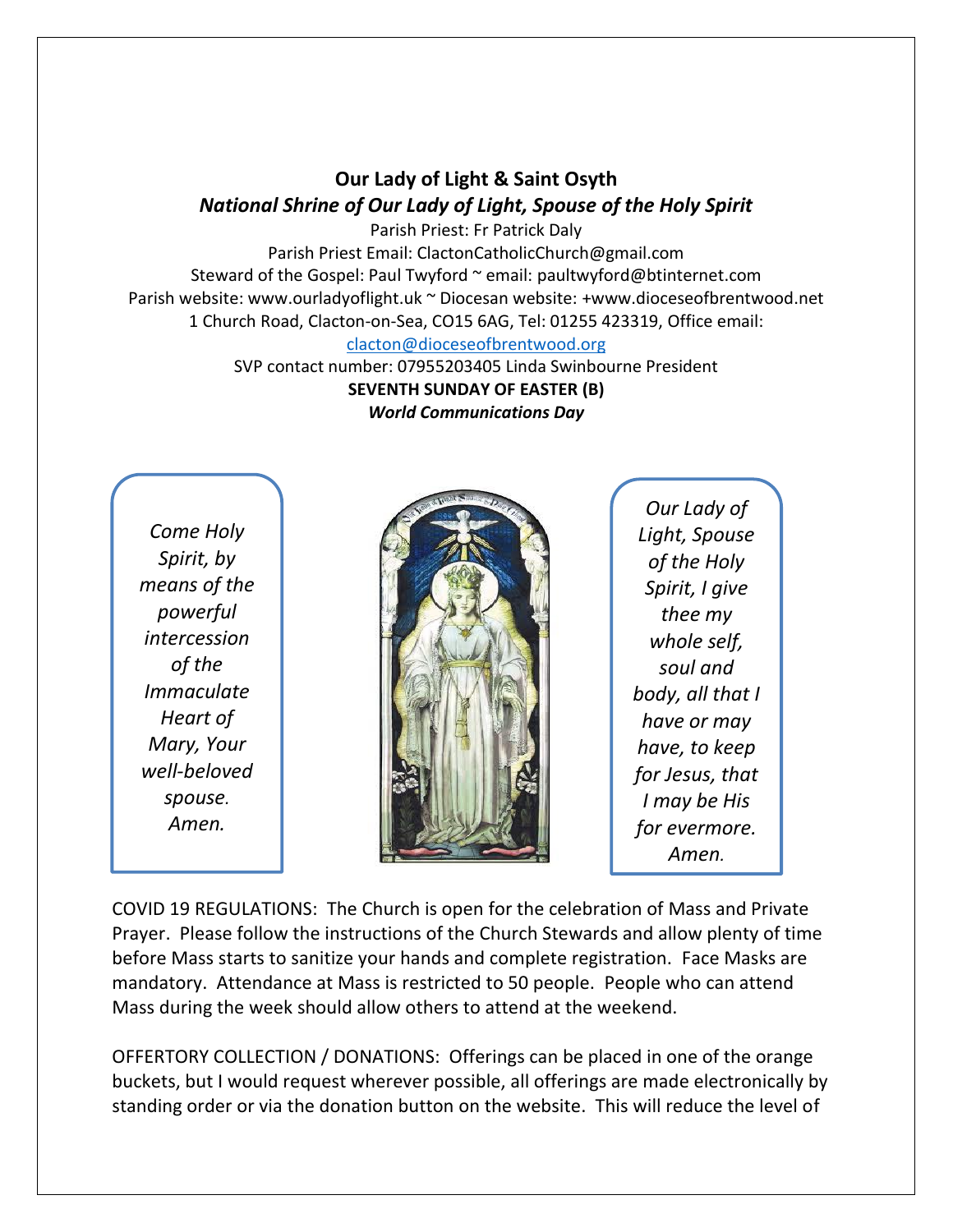risk to our collection counters and those who will need to visit the bank. The bank details are: **Bank Title: Catholic Church Clacton-on-Sea, Sort Code 401322, Account Number: 41020463.** Members of the gift-aid scheme should quote their name and gift aid number in the Reference. Funds received last week:

Electronic Offerings £1439.50 of which £1029.50 was gift aided.

Collection Offerings £245.98 of which £103.00 was gift aided.

Second Collection for Vocation Sunday: £329.98 of which £84.00 was gift aided.

Thank you for your generosity, for Gift Aiding your offerings, and for your support of the parish. Fr Patrick.

## JOHN 17:11-19

In the Gospel from John, we are given The Priestly Prayer of Christ. Jesus raised His eyes to heaven and petitioned God the Father for our protection and love. This prayer of intercession was said by Jesus immediately before His arrest and Passion. If you look carefully at the words, the contents of the prayer reflect The Lord's Prayer – the prayer given to us by Jesus. He prayed:

- For us to be one like the Father and the Son
- To fully share in the Joy of God
- To be protected from the evil one
- To be consecrated in the truth.

This is the eternal prayer of Our High Priest. This prayer is inseparable from Christ's Passion and Sacrifice for us. Jesus is now seated at the right hand of the Father and never ceases to intercede for us in heaven. We are told in the Letter to the Hebrews that, 'He has entered heaven itself, so that He could appear in the actual presence of God on our behalf'.

In the Mass and especially in the Holy Eucharist, we are united to Jesus Christ; we join in His praise and to His intercessions to the Father. Following the consecration, we offer the gift of the Holy Eucharist to God the Father as a sacrifice of praise; we make this offering through Jesus Christ and with Jesus Christ. This offering is accepted by God the Father through the intercession of Our Lord Jesus Christ. We never pray alone but always in Christ.

FINAL CALL FOR RED BOXES: Please return any full boxes and collect the empty boxes at the back of the church. Thank you - Manual Mathew (Missio Local Secretary).

ADULT FORMATION: I will be commencing an adult formation group in September (subject to COVID 19 restrictions) for the following:

- People considering becoming a Catholic
- Catholics who have not made their First Holy Communion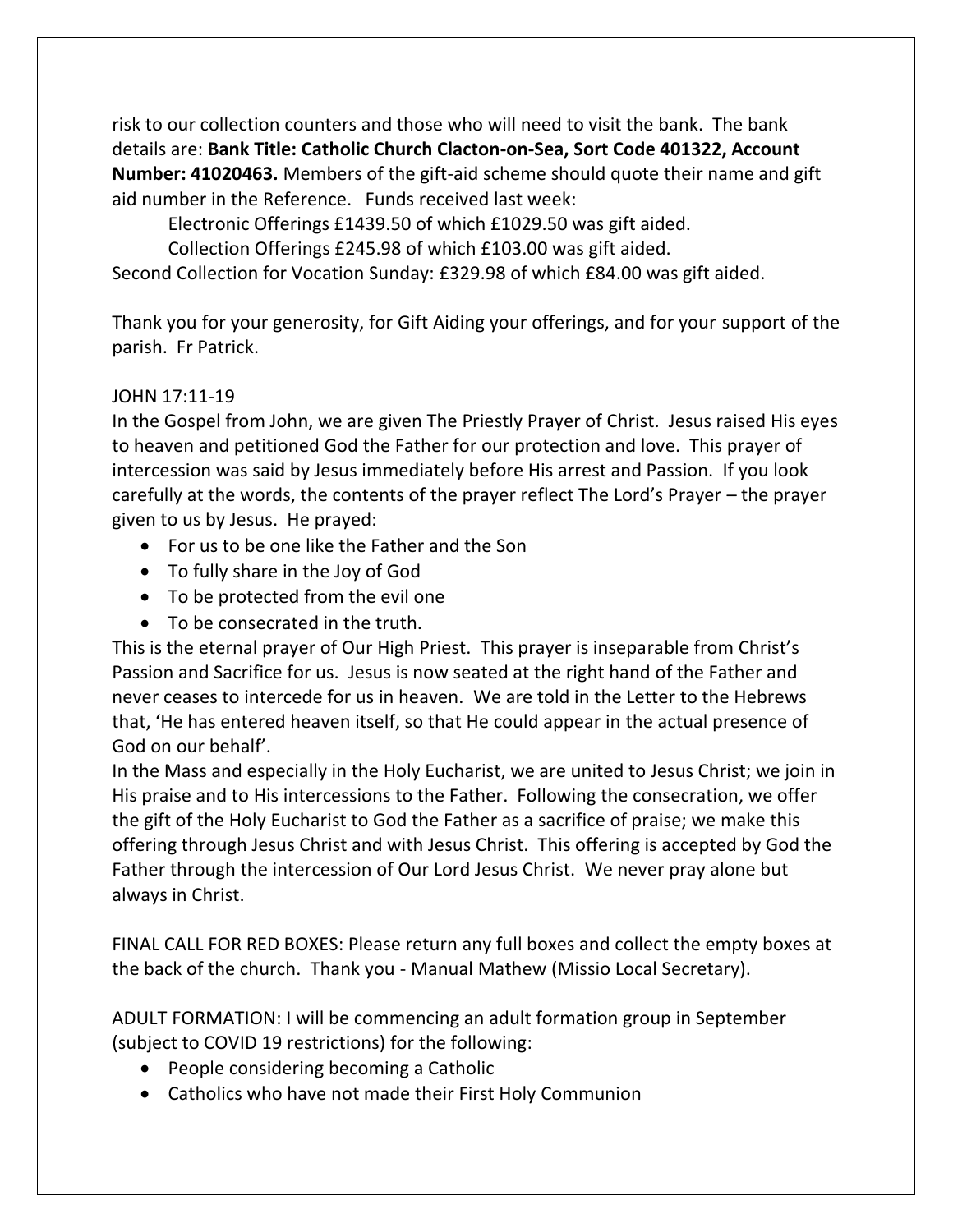• Catholics who have not received the Sacrament of Confirmation. Further details will be issued nearer the time.

SECOND COLLECTION: There will be a second collection for World Communications Day this weekend. You can give On-line or in the black buckets.

| Saturday 15 <sup>th</sup> May. | 9.30 am.                | <b>MASS: Deady Family</b>     |
|--------------------------------|-------------------------|-------------------------------|
| Feast of Our Lady of Light     |                         | Intentions                    |
| Spouse of the Holy Spirit.     |                         | <b>Cooper Family</b>          |
| Saturday 15 <sup>th</sup> May. | 11.00 am to 12.00 am.   | <b>SACRAMENT OF</b>           |
|                                |                         | <b>RECONCILIATION:</b>        |
|                                |                         | Confessions will be heard in  |
|                                |                         | the Sacristy. Please tell the |
|                                |                         | Steward that you wish to go   |
|                                |                         | to confession.                |
| Saturday 15 <sup>th</sup> May  | 12.00 am.               | <b>HOLY ROSARY</b>            |
|                                |                         | For the ending of the COVID   |
|                                |                         | 19 Pandemic                   |
| Saturday 15 <sup>th</sup> May. | 11.00 am to 1.00 pm.    | Church is open for private    |
|                                |                         | prayer with Exposition of the |
|                                |                         | <b>Blessed Sacrament.</b>     |
| Saturday 15 <sup>th</sup> May. | 6.00 pm.                | <b>MASS: Serena Deady RIP</b> |
| Vigil of the Seventh Sunday    |                         | <b>Theresa McCarron</b>       |
| of Easter (B)                  |                         |                               |
| Sunday 16 <sup>th</sup> May.   | 8.30 am.                | <b>MASS: Jimmy Cotter RIP</b> |
| Seventh Sunday of Easter (B)   |                         | Caroline, James & Lisa        |
| <b>World Communication Day</b> |                         |                               |
| Sunday 16 <sup>th</sup> May    | 10.30 am.               | MASS: Chrisolita & Julia      |
|                                | <b>FAMILY MASS</b>      | Intentions                    |
|                                | Please note that this   | Lee Family                    |
|                                | Mass is exclusively for |                               |
|                                | families with young     |                               |
|                                | children.               |                               |
| Monday 17 <sup>th</sup> May    | 9.30 am.                | MASS: Our Lady of Light -     |
|                                |                         | Thanksgiving.                 |
|                                |                         | Semilore                      |
| Monday 17 <sup>th</sup> May    | 10.00 am.               | <b>HOLY ROSARY</b>            |
|                                |                         | For the ending of the COVID   |
|                                |                         | 19 Pandemic                   |

**THE FOLLOWING MASSES WILL BE OPEN TO A MAXIMUM OF 50 PEOPLE IN THE CHURCH.**